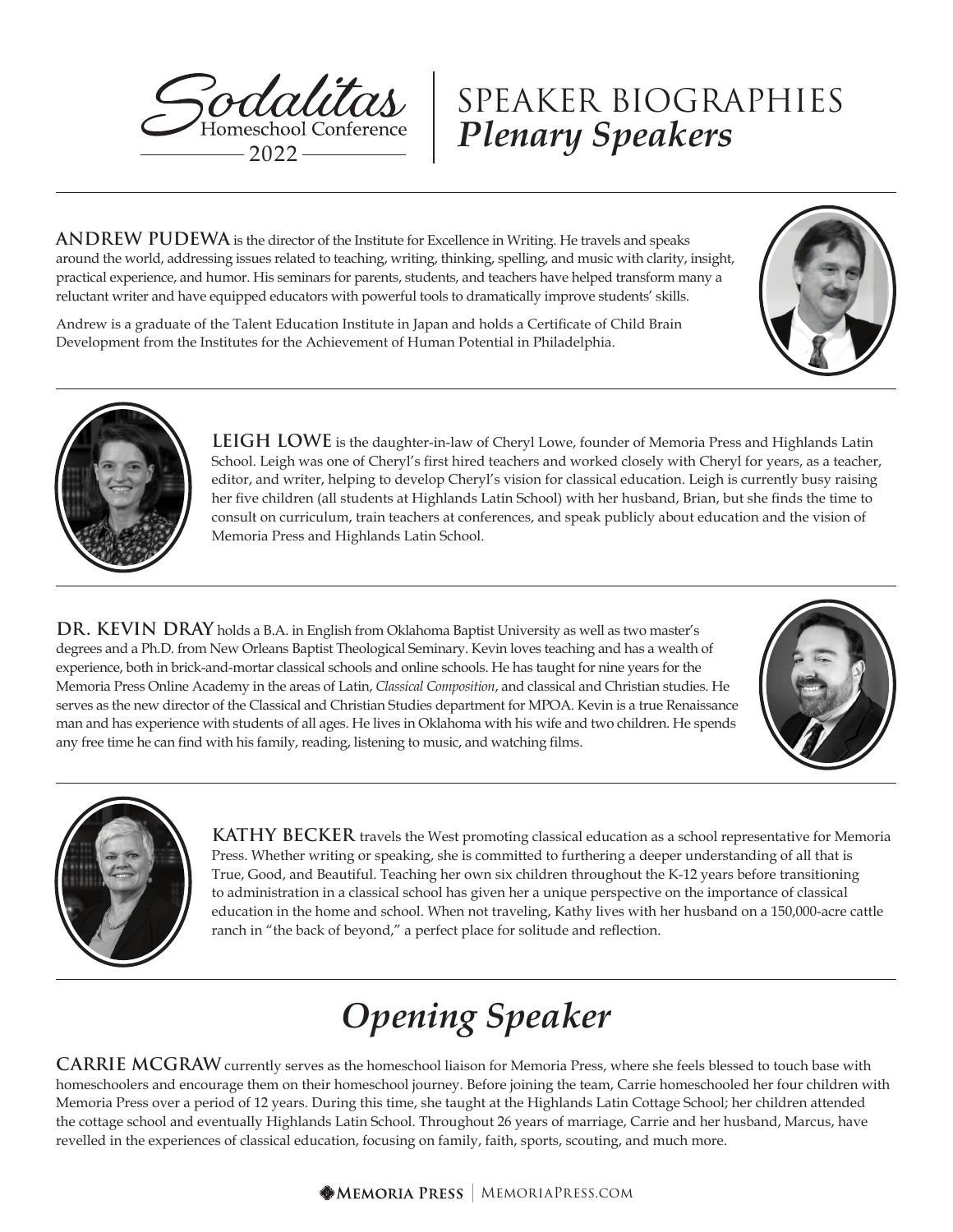

**MICHELLE B.** originally started out with a career in park ranger law enforcement, but began homeschooling her oldest child seven years ago after he struggled in a large mainstream kindergarten classroom. Now after adding his two younger sisters to the school table, she has taught every level of Simply Classical through Levels 5 & 6 and the Classical Core Curriculum through fifth grade. Her greatest joy is sharing her experience with other families and encouraging them on their journey.

**DR. DENNY BURK** is a professor of biblical studies at Boyce College, the undergraduate school of the Southern Baptist Theological Seminary in Louisville. He also serves as an associate pastor at Kenwood Baptist Church and is the president of the Council on Biblical Manhood and Womanhood. Dr. Burk is the author/co-author of several books including *Transforming Homosexuality* and *What Is the Meaning of Sex?* He is married to Susan, and they have four children ages 16, 14, 12, and 9.

**SUSAN BURK** enjoys her current hybrid homeschooling experience with her four children, ages 16, 14, 12, and 9, attending the HLS Cottage School. She has been homeschooling using Memoria Press for 10 years. She formerly worked as a speech-language pathologist in the Plano Independent School District, private practice, and the University of Louisville's Weisskopf Child Evaluation Center. She and her husband, Denny, have been married 22 years. She also enjoys her role as a professor/pastor's wife. Susan received her B.A. in speech-language pathology from Louisiana Tech University and her M.A. in communication disorders from Louisiana State University.

**ELISABETH CAULEY** is a mom of three—a son and two daughters—and is beginning her seventh year of homeschooling with Memoria Press. She and her husband, Christopher, founded the Highlands Latin Cottage School in Anderson, South Carolina, in 2018 in order for other families to benefit from classical, Christian, and traditional values and support a local Highlands Latin School. Elisabeth's heart is for her home, where she enjoys entertaining, bringing beauty to the ordinary, penning a handwritten note of thanks or encouragement, and blessing family and friends with a little "surcie."

**TANYA CHARLTON** entered into education with her two boys, Nick and Tyler. She had no good options for their schooling, so she decided to do it herself. She discovered classical education through Cheryl Lowe, who became her mentor when Tanya started teaching at Highlands Latin School (a two-day hybrid school at that point). After several years, Cheryl asked Tanya to become the curriculum director for Highlands Latin School and Memoria Press. Tanya currently manages the operation of Memoria Press and is the managing editor of *The Classical Teacher*. Every day she is thrilled to be able to share her passion for classical education and homeschooling. Tanya has a B.A. in English from Milligan College and a B.S. in accounting from Troy State University.

**JON CHRISTIANSON** is the Latin director at Memoria Press. He teaches Latin and classical studies at Highlands Latin School and the Memoria Press Online Academy. He oversees the development of Latin curriculum, contributes to the addition of new and updated Latin volumes, writes for *The Classical Teacher*, and takes part in video production both for Latin instructional videos and social media outreach. He lives in Louisville with his wife, Anna, and his two sons.

**LINDSEY ENGLAND** has been homeschooling with Memoria Press for 11 years. She and her husband, Todd, live in the country with their eight children and 16 chickens. When she isn't teaching her kids, washing their dirty clothes, or driving them to sports, Lindsey can be found reading, cooking, or listening to music.

**RYAN GRIGSBY** serves as the director of marketing for Memoria Press and Highlands Latin School. Ryan leads the creative team and oversees all marketing efforts for both MP and HLS. He earned a B.S. in sports administration with a marketing minor from Olivet Nazarene University. Since graduating college, Ryan has worked in the education space in various roles. Ryan lives in Louisville with his wife, Lori, and son, Cooper.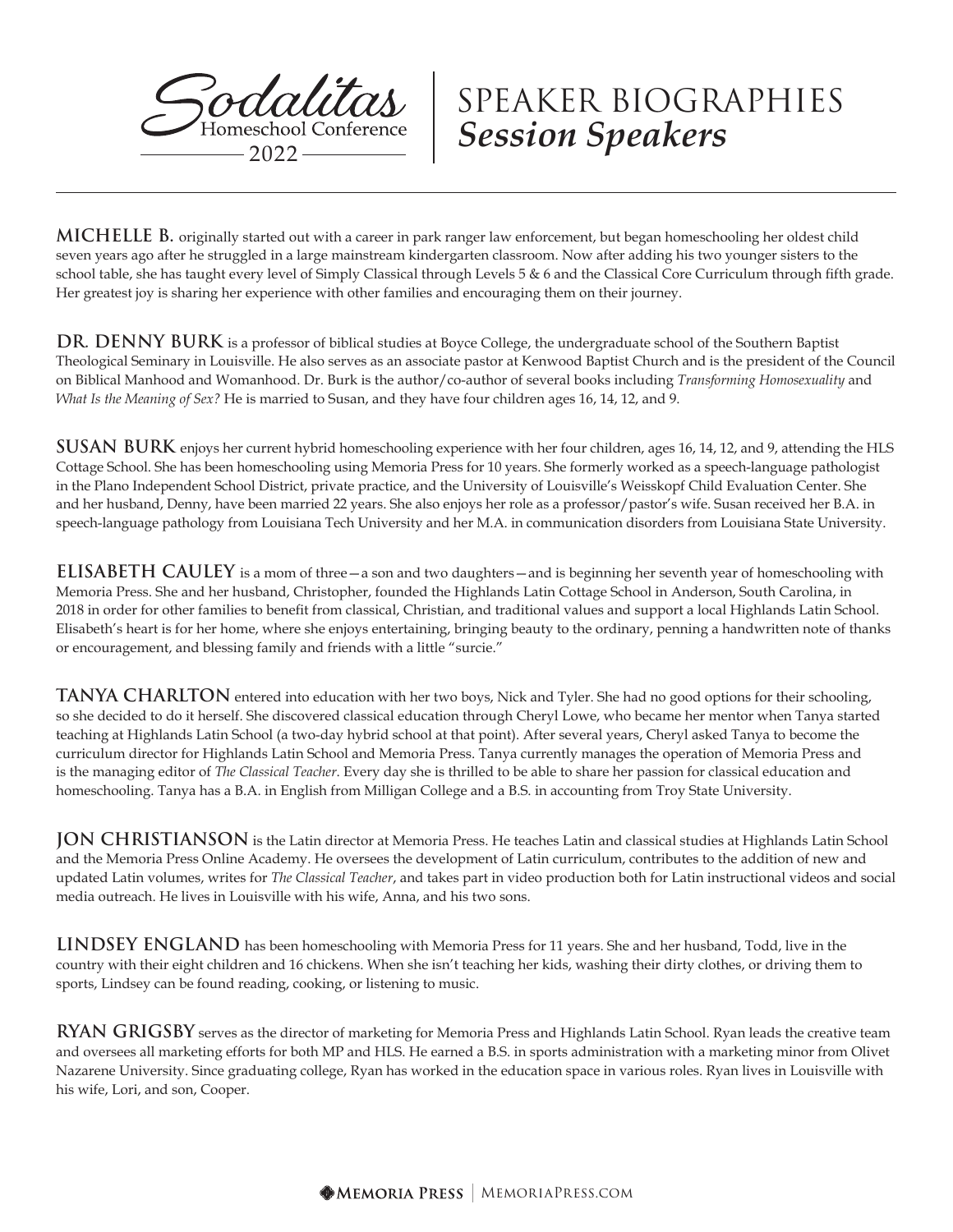

**SUSAN HARGETT** has been homeschooling her three neurologically divergent children since 2012, when her oldest child was 5 years old. She began using Memoria Press materials in 2014 and Simply Classical in 2015, becoming committed to a classical Christian education for her children ever since. She firmly believes that the Simply Classical materials and community have given her the strength, humor, resilience, and hope required to persevere through the challenges of educating her differently abled children at home.

**ANASTASIA (STACI) HEDER** is a wife, mother of five, and passionate classical educator. She has spent the last decade using the Memoria Press curriculum at home and in the classroom. Staci started a small co-op in a few rented classrooms in 2014. That program has grown to three campuses in the greater Los Angeles area over the last eight years. She now operates her three cottage schools remotely and teaches Latin at Belmont Classical Academy in American Fork, Utah. Outside the classroom, Staci enjoys reading, hiking, and entertaining at home.

**DEBBIE & ERIC HENDERSON** were taking a walk with their 1-year-old daughter when they noticed Highlands Latin School's Crescent Hill campus. After attending an open house and doing subsequent research, they resolved that their kids would attend Highlands Latin School. Before their daughter was school-aged, life pulled them in a different direction to Des Moines, Iowa, where a church member mentioned that her family homeschooled. She described her curriculum, which sounded a lot like Highlands Latin School! The realization that the HLS curriculum was available to them through Memoria Press persuaded Eric and Debbie to homeschool their three children, and they have never looked back. Debbie has homeschooled full time for the past eight years, while Eric works as an actuary. Additionally, Debbie is a moderator for Vita Beata discussion groups and is working her way through the Latin Forms Series with the MPOA adult classes.

**KYLE JANKE** has been a teacher at Highlands Latin School for 10 years. Although his first love and primary study has always been literature, he has also developed a course in art history and appreciation, has taught Latin and logic, and leads a drawing club on campus twice a year. He holds a B.A. from Hillsdale College and an M.A. from Eastern Michigan University. He lives in Louisville with his wife and five sons, who are more delightful and more challenging than any book he has ever read—even *Moby Dick*.

**ABIGAIL JOHNSON** is a longtime lover of classical education, being in a classical school since eighth grade and earning her undergraduate degree from New Saint Andrews College. She has loved being an instructor for the Memoria Press Online Academy since joining in 2012, teaching composition and a wide variety of literature. Each year she enjoys the opportunity to visit old favorites and appreciate their beauty and genius more deeply. She also travels for Memoria Press to train educators in classical instruction. When not grading essays, Abigail enjoys classical music, watching ballet, and cooking new recipes for her husband and their three children.

**BRETT KENNEDY** is the father of five children, ages 8 to 16. He graduated from Eckerd College, where he developed an appreciation of the classics. While studying abroad in London, he met a homeschool graduate and decided that this was the path he would pursue for his future family. He plays a supporting role to his wife, Dianna, the primary educator in their household, by cooking breakfasts for picky eaters and introducing them to classic rock. He enjoys trail running, mountain biking, kayaking, and binging on science podcasts.

**DIANNA KENNEDY** is a veteran homeschooling mother of six children, ages 8 to 27. In her homeschool, she manages special needs including ADHD, dyslexia, dysgraphia, auditory processing disorder, and articulation concerns. She balances teaching her children at home alongside working part time as a registered nurse. Once her children are asleep, she stays up late writing to share her practical tips on her website: www.thekennedyadventures.com.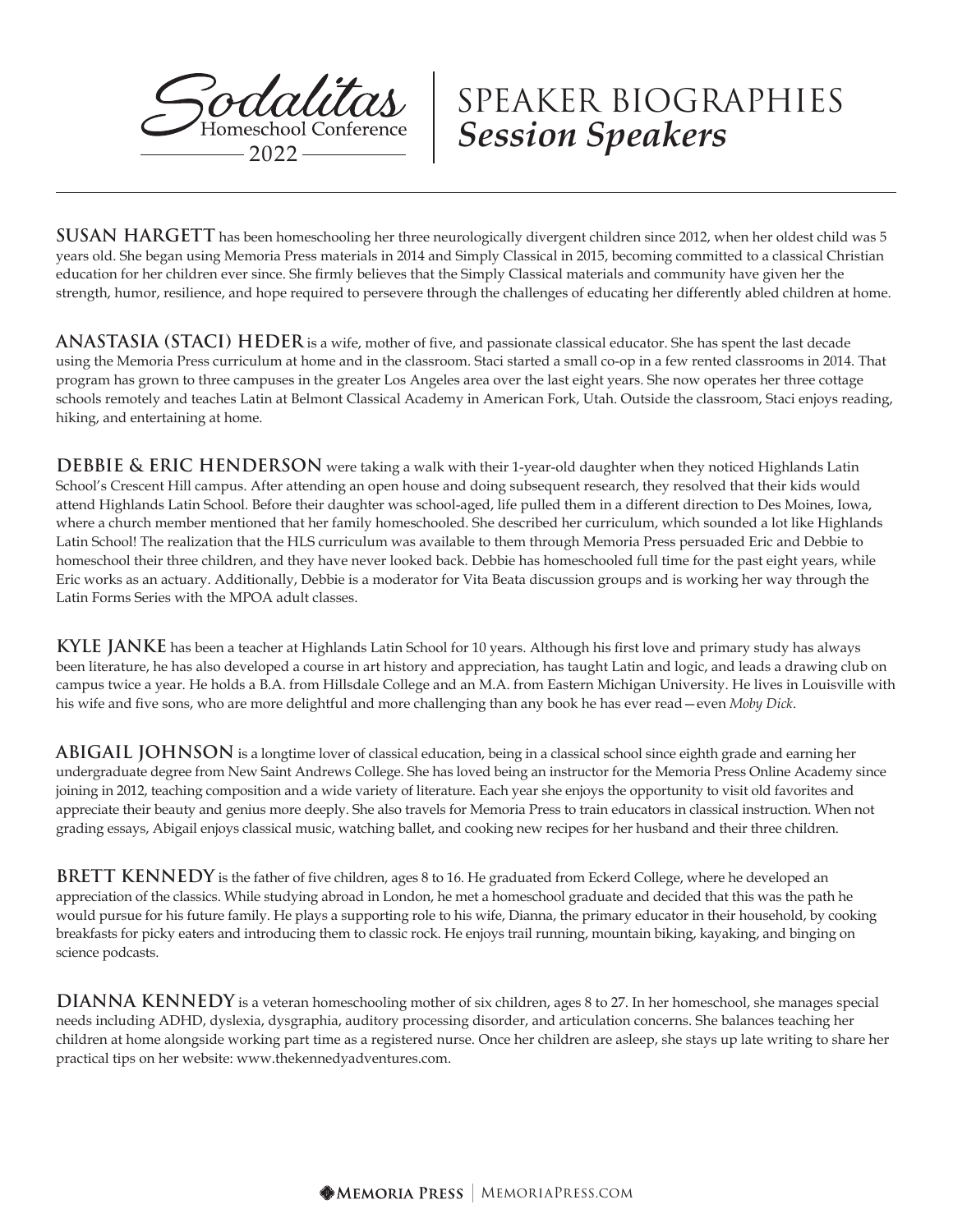

**AMANDA LANG** fell in love with Latin and the classical world in middle school because of a phenomenal Latin teacher whose contagious enthusiasm inspired her students. She began tutoring younger Latin students when she was still in high school and has continued ever since. In addition to homeschooling her three boys, she has about three dozen Latin and logic students who joyfully invade her living room for class every Monday afternoon. Amanda has a B.A. in classical languages from the University of Florida and is currently working toward a master's degree with Memoria College.

**AMY MCVAY** is a 27-year homeschool veteran. She and her husband, Sam, have nine children and now, amazingly enough, 20 grandchildren! Four children remain at home: a fourth grader, a seventh grader, a college student, and a daughter who is serving overseas in missions. Amy has been using Memoria Press as her curriculum for the last nine years and is in her sixth year facilitating a one-day MP co-op called Coop 412. The longer she goes, the more she loves the difficult yet rewarding path of true classical Christian education.

**MICHAEL MILOVANCEV** is an Ohio native and has homeschooled his three children using the Memoria Press curriculum since 2018. Having earned Bachelor and Master of Science degrees, he teaches upper school and science classes at Highlands Latin Nashville. Michael is an avid reader and lover of classical Christian education, theology, and Church history. When he is not cheering on the Ohio State Buckeyes, Michael loves to spend time with his wife and children playing strategy games, being outdoors and gardening, scavenging through used bookstores, and making sourdough and paper airplane creations.

**LARISSA NUSZ** is a homeschooling mother of two, ages 8 and 11. She has taught eight grade levels within Memoria Press, but she particularly loves unlocking the mystery of reading for her children. Larissa traces her love of reading back to her father, a pastor, who made the Scriptures come alive each evening after dinner. After traveling the globe with her military family, Larissa settled down on the East Coast, where she received her B.A. in English education from Old Dominion University. There she met and married her husband of 20 years. Larissa has since started a small co-op where she teaches Latin and *Classical Composition*, and she frequently mentors parents new to Memoria Press within her community. When not teaching, Larissa enjoys the outdoors and books on military or Church history.

**JESSICA PHILLIPS** is a 12-year homeschooling veteran who found her home with Memoria Press in 2012 when a *Classical Teacher* issue arrived in her mailbox. She co-founded Highlands Latin Nashville Cottage School in 2016 and still co-directs and teaches Latin. Jessica loves to read, talk about what she's reading, and connect people who ought to know one another. She is currently pursuing a master's degree with Memoria College and is an adult Latin student with MPOA. Her joys are her husband, children, and home.

**ANGEL PREGONT** is a 17-year homeschool veteran with five children. In fall 2022, she will have a senior in high school, three in college, and a college graduate. She is a co-founder and co-director of Highlands Latin Nashville Cottage School where she has taught literature and currently teaches Latin. She holds an M.S. Ed. in college administration from Indiana University and a B.A. in history from the University of Tennessee. In her spare time, Angel loves to sip coffee and read on her front porch.

**DEBBIE RACKERS** has been homeschooling over 15 years. She lives in Missouri and has seven children ages 27 to 8. Only two are still at home and homeschooling; in fall 2022, she will have a tenth grader enrolled in the MPOA Diploma Program and a third grader. She has been using *Classical Composition* from her early days of homeschooling even before MP republished it. She is an engineer by training and believes that if she, a math and science gal, can teach *Classical Composition*, then anyone can.

**MICHELLE RECHER** is a mom of four, ages 4 through 13, and is heading into her 10th year of homeschooling and her eighth year of using Memoria Press. The vision of Truth, Goodness, and Beauty from Memoria Press, coupled with the practical schedules, lesson plans, and community support, allows her to give her children the classical education she wishes for them, while keeping up with their unpredictable life and schedules. In her non-homeschool time, she enjoys reading for her own enjoyment and spending time outside exploring nature with her children.

**MEMORIA PRESS** | MEMORIAPRESS.COM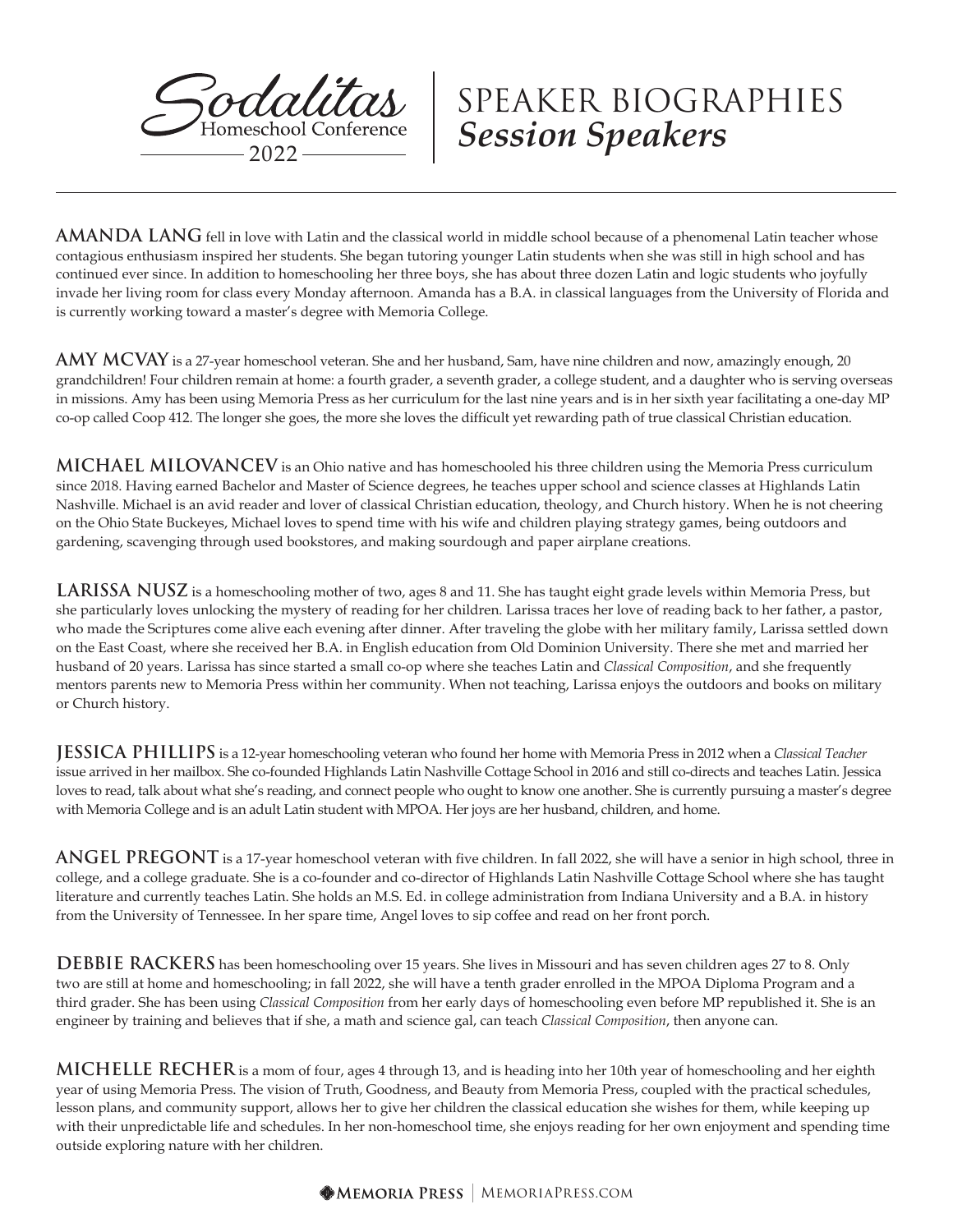

**KELLY ROTTMANN** has 16 years of homeschooling experience and has taught in inner-city private, classical, and rural public school settings. In order to support her "homeschooling habit," Kelly has worked as a part-time book indexer for publishers of homeschooling, religious, and scholarly materials, and she is currently employed as a part-time children's collection librarian. With the help of the Memoria Press Online Academy and her husband, Kelly has overseen the education and graduation of her two oldest sons, who have both earned college degrees and are working in full-time management and construction industry positions. She continues to homeschool her youngest, "differently-abled," 17-year-old son with autism, Tourette syndrome, and several other diagnoses. His favorite Memoria Press subjects include *Classical Composition*, Latin, logic, and geography.

**ERIC SCHWARTZ** holds a bachelor's degree from Eastern Kentucky University in construction management and an associate degree from Bluegrass Community & Technical College in industrial maintenance. He currently works in the maintenance department at the Toyota Plant in Georgetown, Kentucky. Eric and his wife, Ruth, grew up in a community that valued homeschooling and classical education. He was homeschooled and attended public high school himself, giving him a unique perspective on education. He supports Ruth being at home and teaching their four children. When he isn't at work, Eric enjoys tinkering with machines and playing unique and challenging board games with his family.

**RUTH SCHWARTZ** has taught for the Memoria Press Online Academy since the fall of 2011. She holds a B.S. and B.B.M. from the University of Kentucky. She first fell in love with Latin studying under Martin Cothran at Mars Hill Academy in Lexington, Kentucky, and has pursued sharing that passion with new generations of Latin students. Ruth balances teaching with homeschooling her four children. She has a deep love for homeschooling and has found a great fit with Memoria Press. In her free time, she enjoys practicing calligraphy, sewing and crocheting, and cooking new things for her family.

**DR. D. T. SHEFFLER** is professor of philosophy at Memoria College. He holds a Ph.D. in philosophy and M.A. in classics from the University of Kentucky. He has taught philosophy, Latin, Greek, history, composition, and great books at the college and high school level. He writes about Christian Platonism, early Christianity, conservatism, and twentieth-century Catholic personalism, especially the philosophy of Dietrich von Hildebrand. His writing has appeared in *American Catholic Philosophical Quarterly, Quaestiones Disputatae, Touchstone,* and *The Imaginative Conservative*. He lives in Louisville with his wife, Rose, and three children, Ebenezer, Autumn, and Phineas.

**JOSIE STAMPS** is a homeschooling mother of four boys and a girl, ages 14 down to 4, and the Grammar School lead teacher at the Highlands Latin Cottage School in Anderson, South Carolina. She was informally exposed to the riches of a classical education from her earliest years through the matriarchs in her family: her mother, grandmother, and great-aunt. Early in her homeschool endeavors, Josie found Memoria Press and has been utilizing it in her home for nearly a decade. Upon her family's forthcoming move to Shawnee, Oklahoma, she will be launching a new HLS Cottage School.

**JULIE STEINACKER** is a mom of 10, ages 10-27, five graduated (three married), five still homeschooling, and a grandma to three sweet grandchildren. She has homeschooled for 20 years and has used Memoria Press for the past six years. Julie has experienced and understands the stress, frustration, and daily challenges associated with loving and educating multiple children at different levels with different needs.

**SUE STRICKLAND** is a native of California who earned a B.A. in music (vocal performance) from UCLA and began teaching Latin 20 years ago to her own children while homeschooling. For some inexplicable reason, she became addicted to studying Latin and has not stopped since. She continued her studies in Latin literature at the University of Southern Maine. In addition to teaching her own children, Susan has taught in a number of venues from one-on-one tutoring and a homeschool co-op to public and classical schools. She enjoys editing, developing, and writing Latin curricula as well. Having used Memoria Press Latin curricula for years, she is thrilled to be part of the MPOA faculty, teaching Third Form and Fourth Form as well as the National Latin Exam prep courses. Her recent delight has been teaching MPOA's new adult Latin classes. Sue lives in Maine with her husband of 35 years, Frank, who is an accountant and avid outdoorsman. They have three grown children, two of whom are married, and three grandchildren.